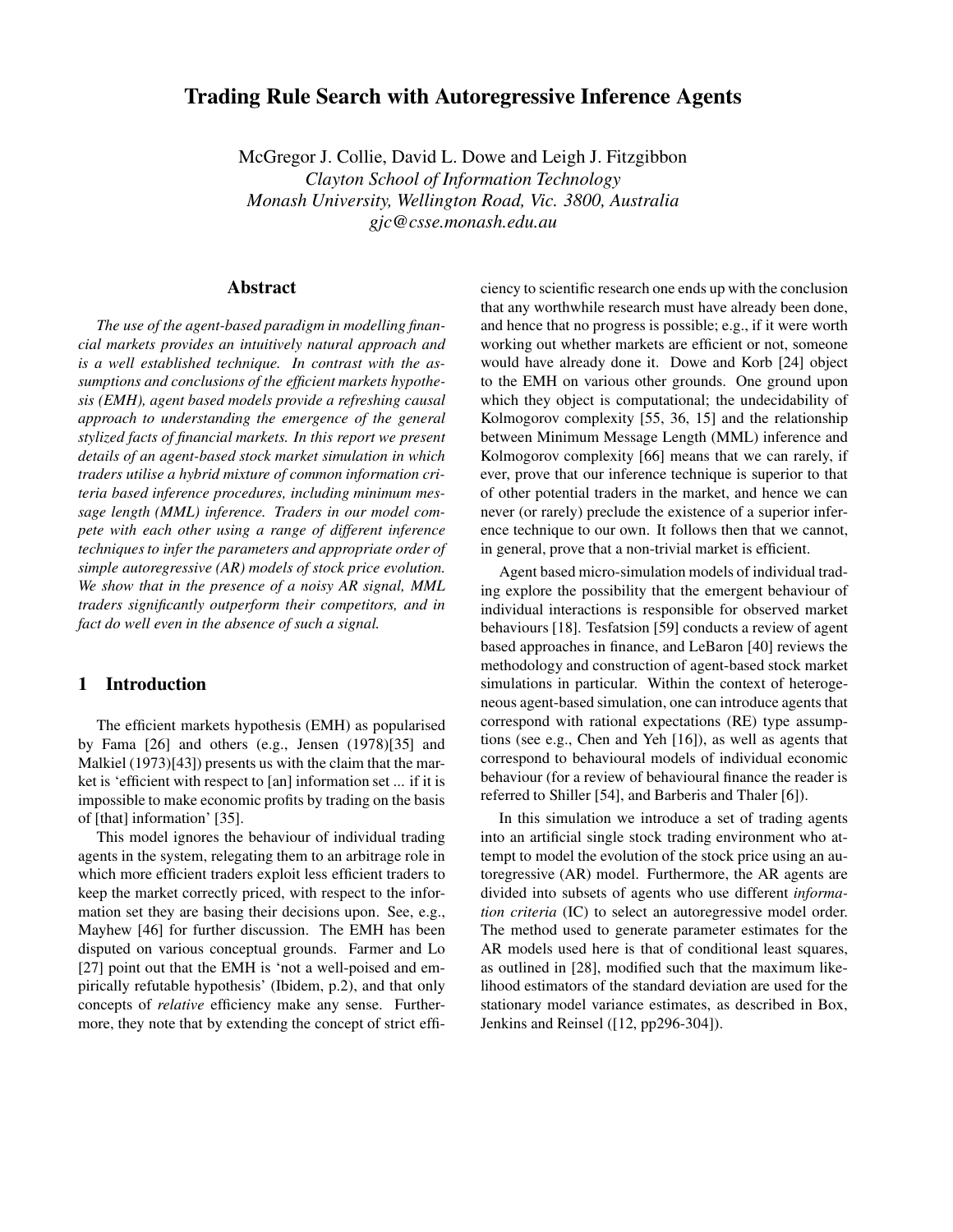The use of an information criterion as a means to selecting a parsimonious model to explain observed data is fairly controversial in terms of implementation, if not in principle. Commonly used information criteria which have been used to penalise models with an excessive number of explanatory factors (typically leading to increasingly poor predictive accuracy) include Akaike's AIC [2], Hurvich and Tsai's corrected AIC [33], Schwarz's Bayesian IC (BIC) [53], Rissanen's 1978 mimimum description length (MDL) [51, 52], Hannan and Quinn's IC (HQIC) [31], and C.S. Wallace's Minimum Message Length (MML) criterion ([64] (with Boulton) [69] (with Freeman) [66] (with Dowe) [63]). Based upon the work of Fitzgibbon, Dowe and Vahid [28] in which various inference techniques are compared on various generated AR signals, we implement within this simulation agents that embody a range of different information criteria based inference techniques, and allow them to compete directly with each other<sup>1</sup>.

The stock market simulation used here is an extension of the artificial stock market presented in Collie [18], in which agents are selected randomly from a trader pool of fixed total size to appraise the market (consider the sequence of past prices) and potentially submit bids to a double-auction process. Other stock market simulations using an agentbased trading methodology include the pioneering work of the Santa Fe simulation [32, 4], the Genoese simulation [50] and others, e.g. [42, 34, 17], See LeBaron [41] and also his website<sup>2</sup> for further references.

The next section outlines the set-up of the stock market simulation in more detail, and presents a closer examination of the information criterion used by the trading agents. We then discuss the results obtained, and their implications for discussions of market efficiency. Finally we conclude with potential directions for further research.

## **2 Simulation Design**

### **2.1 Stock Market Design**

As mentioned, the stock market simulation used here is an extension of the artificial stock market first presented in Collie [18]. Agents participate in multiple rounds of a continuous double-sided auction of a single tradable asset, submitting buy and sell orders at fixed prices ('at limit' bidding). Unmatched or partially matched orders are submitted to an 'order book', as commonly employed in modern exchanges. New trades are matched against existing orders in the book. Such order books are often publicly visible, and

are often used to estimate underlying 'depth' and hidden information in the market for a security [9, 11], but agents in this simulation do not consider this information. Each trading round consists of a random number of traders randomly selected from the trader pool. When an agent is selected from the trader pool they appraise the market according to their characteristic trading strategy or trading rules, and potentially submit an order to the market. If, upon the new order being submitted, a matching or partially matching preexisting bid is found in the order book, then these bids are matched and the trade is executed at the average of the buy and sell prices. Where two existing orders enter the book at the same price, the earlier order takes precedence. Agents in this simulation trade a single stock with no dividend; the total amount of cash and shares available remains constant throughout the simulation, although total wealth levels may fluctuate with the current trading price of the asset.

After the bid submission and matching process has been cycled through a predetermined number of times, an 'endof-day' phase is reached, and the order book of outstanding orders is cleared, and the process repeats. Open, close, high and low prices and trade volume are recorded, and the cycle re-initiated for the next 'day', or round, of trading. Simulations are run for an exogenously determined number of trading rounds, or until some other termination condition is reached, such as the cessation of trade by the trading agents. This may occur, for example, if one of the agents has captured the bulk of the available wealth in the market.

Traders are initially allocated equal numbers of shares and an equal value of virtual currency with which to trade. The total amount of shares and currency within the simulation is held constant throughout, but the total amount of wealth available at any one time fluctuates with the current trading value of the asset. There are 100 traders in total in each simulation, of which 40 are random or AR signal generating, with the remaining 60 divided evenly amongst the 6 inference techniques examined<sup>3</sup>. Orders to buy and sell take the form of 'at limit', or fixed price orders. Such order books are often publicly visible, and are often used to estimate underlying 'depth' and hidden information in the market for a security [9, 11], but agents in this simulation do not consider this information.

We present three simulations here, one in which inference traders act in a market with each other and randomly trading 'noise' agents, one in which the random traders are replaced by a set of traders who calculate future price changes as following an exogenously specified noisy AR process, and one in which inference agents interact with each other with noise only from their own trading sig-

<sup>&</sup>lt;sup>1</sup>We omit pricing approaches like the Capital Assets Pricing Model (CAPM) mean-variance trade-off. Dowe [23] considers it to be largely discredited.

<sup>2</sup>http://people.brandeis.edu/∼blebaron/acf/index.htm

<sup>&</sup>lt;sup>3</sup>The proportion of the number of random to inference traders is exogenously determined, and is arrived at by attempting to gather enough random traders to provide necessary liquidity, whilst not so many that the emergent properties of the market take too long to appear.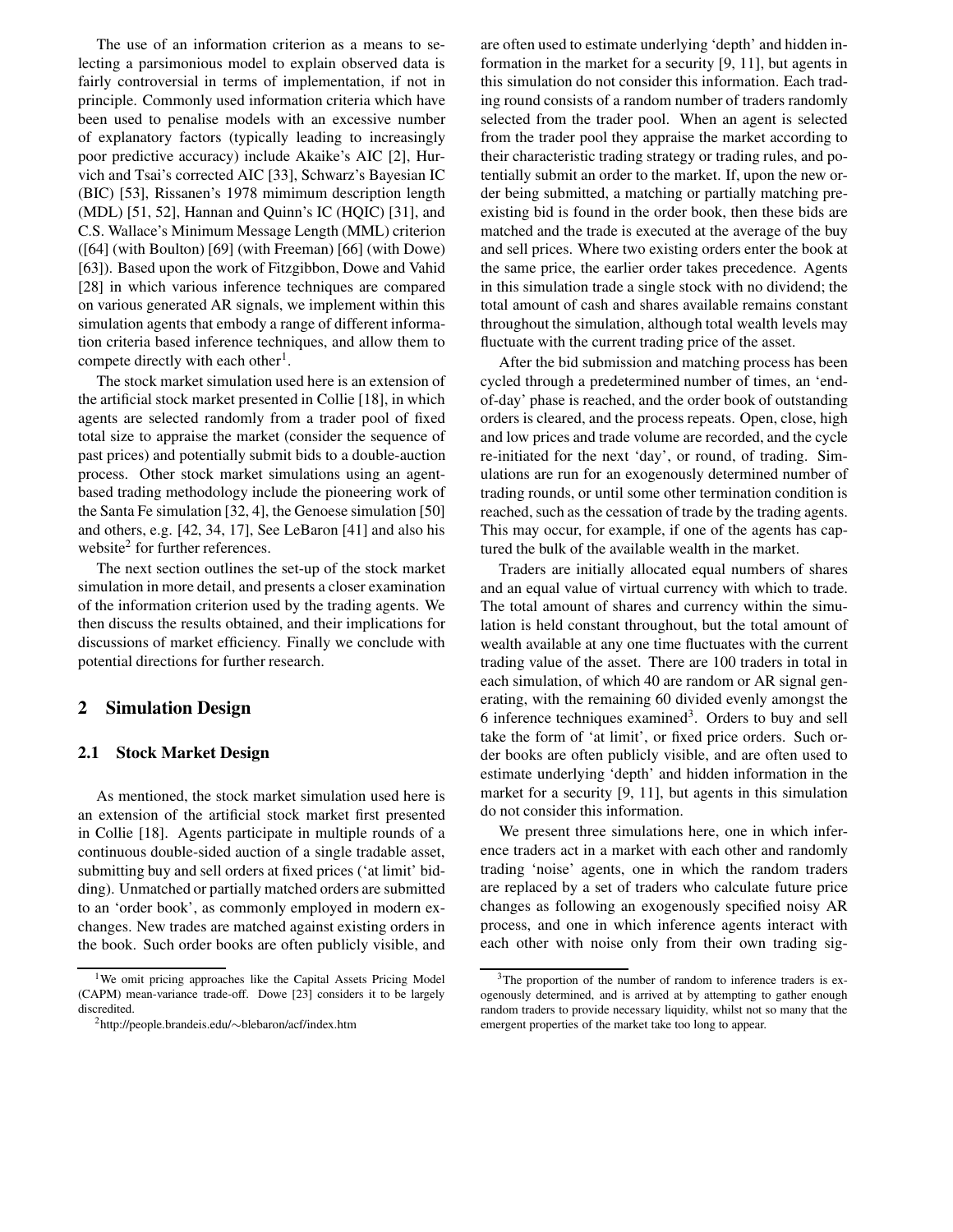nals. We demonstrate significant performance differences between the inferential traders in the presence of the underlying noisy AR signal, the Gaussian noise traders, and even in the absence of explicitly noisy traders.

Trading agents participating in these simulations are either of the randomly trading variety, or are one of a number of different types of autoregressive inference traders.

#### **2.2 Random Traders**

Random trading agents (or 'noise traders') are generally introduced into agent based stock market simulations as a means of providing market liquidity. Collie [18] has shown that simulations involving randomly trading agents with only a simple monetary constraint (finite assets) generate realistic stock price dynamics. One of the earliest models incorporating random traders appears to be that of Kyle in 1985 [38], coming just before Fischer Black's important paper on trading noise in empirical markets [10]. Jack Treynor described a three-trader model of the stock market (trading with a market maker) containing a random ('liquidity-motivated') trader in 1971 [5]. Probably the most well known artificial randomly agent trading model is the 'zero intelligence' model of Gode and Sunder [29], where randomly trading agents subject to a 'budget constraint' achieve high allocative efficiency in a double auction.

The random trading agents used in this model differ slightly from those of the previous random traders in [18]. When a randomly trading agent is selected from the trader pool, they clear any existing, previously unfilled orders remaining in the order book, and choose a uniformly distributed random number from 0 to 1 (random numbers are generated using the Mersenne Twister generator of Matsumoto and Nishimura [45]). This number is then compared to the trader's current ratio of stocks to cash, and (if necessary) an order is submitted to the market to adjust their current position to that of the randomly generated position. The price this order is submitted at is drawn from a Gaussian distribution around the last price change. These generated prices are not bounded below or above by the current price, so that (for example) a randomly generated sell order may be submitted at a price greater than the current price.

#### **2.3 Noisy and Inferential AR Traders**

Autoregressive time series processes for a time series  $y(t)$  are of the general form

$$
y_t = \sum_{i=1}^p [\phi_i y_{t-i}] + \epsilon_t \tag{1}
$$

where  $\epsilon_t$  is an  $N(\mu_t, \sigma_t^2)$  Gaussian i.i.d. error term with average  $\mu_t$  and variance  $\sigma_t^2$ .

In our second simulation we introduce both a noisy AR signal and AR signal-detecting inference traders. The AR signal is introduced into the stock price series by replacing the random noise traders of the previous simulation with the noisy AR signal generating traders, who generate trade prices using an autoregressive model like that given above in eq. (1).

The order  $p$  of the autoregressive function is varied randomly from one to eight when the simulation is initialised, and the parameters  $(\phi_i)$  of the auto-regression chosen not necessarily to guarantee stationarity. When the order  $p$  of the model is greater than one, the individual parameters are initially chosen as  $A_i = 1.0 + \epsilon_i$ , where  $\epsilon_i$  is assumed Gaussian i.i.d. with standard deviation of 0.01, and the final parameters are then normalised;  $\phi_i = A_i/(\sum_{j=1}^p A_j)$ . For AR models of order one the stationarity condition is imposed, the parameter  $\phi$  is chosen as  $N(0.99, 0.01)$ , such that  $\phi$  is less than or equal to one.

Fitzgibbon, Dowe and Vahid in [28] show clear differences in inferential power amongst different information criteria (IC) based inference techniques. We introduce groups of different inference technique based trading agents into the second simulation to potentially exploit the noisy AR signal in the price series, and to compare advantages to using different types of inference techniques. We include agents that assume both a stationary and non-stationary process, and model data accordingly.

We allow inferential agents to construct AR models to forecast future price changes of order  $p \leq 8$ . In order to determine the order of AR model used to estimate the next price change, traders rely upon their particular IC implementation.

## **2.4 Competing Inference Traders**

The third simulation we undertake involves the removal of all noise traders, with only the different types of inference traders participating in the trading scenario. Liquidity is introduced to the model via the inference traders themselves; when they cannot determine a signal in the past price sequence, due most likely to a failure of the OLS routine, then the traders can submit random bids. Since all inference traders use the same OLS routine to estimate the parameters of their autoregressive models, a failure of the OLS routine does not prefer one kind of trader over another. Traders only have a potential for advantage when all trader types could hypothetically trade on the available past price sequence.

# **3 Inference Technique and Parameter Estimation**

Parameter estimation for the AR models is done by individual agents using the techniques and methods outlined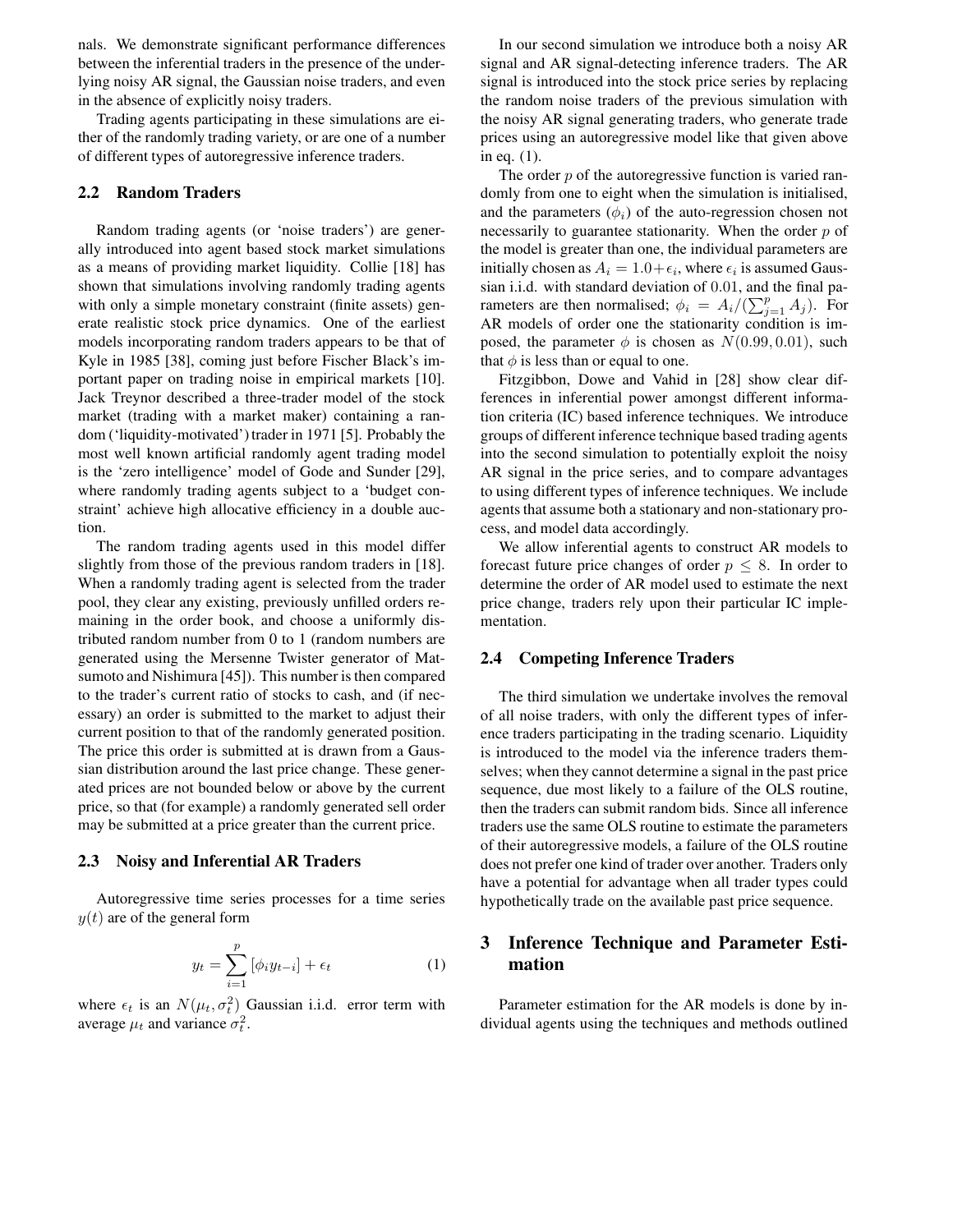in [28], with some implementation differences. The use of IC in model selection has generally been used as a means of augmenting maximum likelihood (ML) techniques so as to identify not simply the model that best fits the data, but rather the model that best *explains* the data; that is, the most parsimonious model. Such models are generally chosen on the basis of minimisation of model complexity [13], or minimum message (hypothesis and data given hypothesis) length [66]. As noted by Hanlon and Forbes [30], these IC in general take the form

$$
-n\log\left(\sigma^2\right) + Penalty(k, n),\tag{2}
$$

where the penalty term is a function of the number of parameters,  $k$ , and the sample size,  $n$ . The IC above is minimised by the appropriate selection of model order,  $p =$  $k - 1$ .

The four inference trader types used in this simulation that use an IC of the form of eq. (2) use: Akaike's information criteria [3] (hereafter AIC), corrected AIC [33](CAIC), Schwartz's Bayesian IC [53], which is here equivalent to the 1978 implementation of the MDL [51] technique (BIC), and Hannan and Quinn's information criteria [31] (HQIC). Their IC forms are:

$$
AIC(k) = -2\ln(f(\mathbf{y}|\hat{\phi}_k)) + 2k
$$
 (3)

$$
CAIC(k) = -2\ln(f(\mathbf{y}|\hat{\phi}_k)) + \frac{2(k+1)n}{n-k-2}
$$
 (4)

$$
BIC(k) = -2\ln(f(\mathbf{y}|\hat{\phi}_k)) + k\ln n \tag{5}
$$

$$
HQ(k) = -2\ln(f(\mathbf{y}|\hat{\phi}_k)) + 2k\ln(\ln(n)) \qquad (6)
$$

The IC formalism of eq. (2) does not explicitly take into account factors relating to prior probability of potential model choices (see, e.g., [69, p251], [30, 8], [66, pp279- 280]).

#### **3.1 MML Inference**

The Minimum Message Length (MML) formalism of Wallace et al. [64, 69, 66, 67, 68, 63] differs from the usual informational criteria in that it uses an explicitly Bayesian approach, in that additional terms are included in the information criterion specifying the prior distribution over the model parameters (see, e.g., Baxter and Oliver [8] for details). Furthermore, the inclusion of a term involving the determinant of the expected Fisher information matrix captures further information about the appropriate weighting of observed data from different regions of the data space ([30, section 2]). As outlined in Fitzgibbon, Dowe and Vahid [28], the MML87 IC approximation [69] used in this simulation is described by

$$
- \log (f(\mathbf{y}|\boldsymbol{\phi})) - \log \left(\frac{h(\boldsymbol{\phi})\epsilon^n}{\sqrt{|\mathbf{I}(\boldsymbol{\phi})|}}\right) + \frac{p}{2} (1 + \log (\kappa_p)) - \log (h(p)) \tag{7}
$$

where  $f(y|\phi)$  is the likelihood function for the model  $\phi = (\phi_1, ..., \phi_p, \sigma^2)$  over the *n* observed data points (y =  $y_1, ..., y_n$ , with  $p + 1 = k$  model parameters.  $|I(\phi)|$  is the determinant of the expected Fisher information matrix,  $\kappa_p$  is a space quantising lattice constant,  $h(p)$  is a prior over the model order, p, and  $\epsilon$  is an estimate of data measurement error.

These parameters, along with the estimation of the AR parameters, are described below. They are substituted into equation (7) to give the message length in terms of the autoregressive order, p. The shortest message length for a given string of past prices is then used to determine the appropriate order of AR model used in forecasting the next price, and the estimated standard deviation of this forecast.

#### **3.1.1 Fisher Information**

The Fisher information matrix,  $I(\phi)$ , is obtained from the second partial derivatives of the log-likelihood (10),  $E \frac{\partial^2 l}{\partial \phi_i \partial \phi_j}$ . Its value is approximately [12, p303][28]

$$
\frac{n^{p+1}}{2\sigma^4}|\mathbf{M}_p|^{-1} \tag{8}
$$

For the non-stationary case, the partial expected Fisher information is used

$$
\mathbf{I}_{y_{p+1},...,y_n}(\phi) \approx \begin{bmatrix} \sigma^{-2} X' X & 0\\ 0 & \frac{n-p}{2\sigma^4} \end{bmatrix}
$$
 (9)

#### **3.1.2 Bayesian Priors**

For a stationary AR time series, the message length given by equation (7) is calculated by substituting in the expected Fisher information (8), the likelihood (10), priors over the number of parameters  $h(p)$  (over which we assume a uniform prior)<sup>4</sup>, and  $h(\phi) \propto \frac{1}{R_p} \frac{1}{\sigma^2}$ , the prior over the parameter space  $R$ ; the stationarity region of the AR series. The stationarity region for  $p > 3$  is complicated [47, 7]. As given in [28, equations 21 and 22], we use an (uninformative) uniform prior over the parameter space, since as noted above and also in [28, footnote 4, page 4], the ranges used for p and  $\sigma^2$  do not affect the model selection in this experiment, although in various circumstances where the absolute

<sup>4</sup>This uniform prior over some parameter range will obviously affect the message length (in terms of an additive constant), but for the purposes of comparing between different message lengths for different AR models, the prior chosen will simply cancel out, and not affect the final message choice. The range of parameters over which the prior is chosen is hence arbitrary, and hence  $h(p)$  is set to unity for the calculations.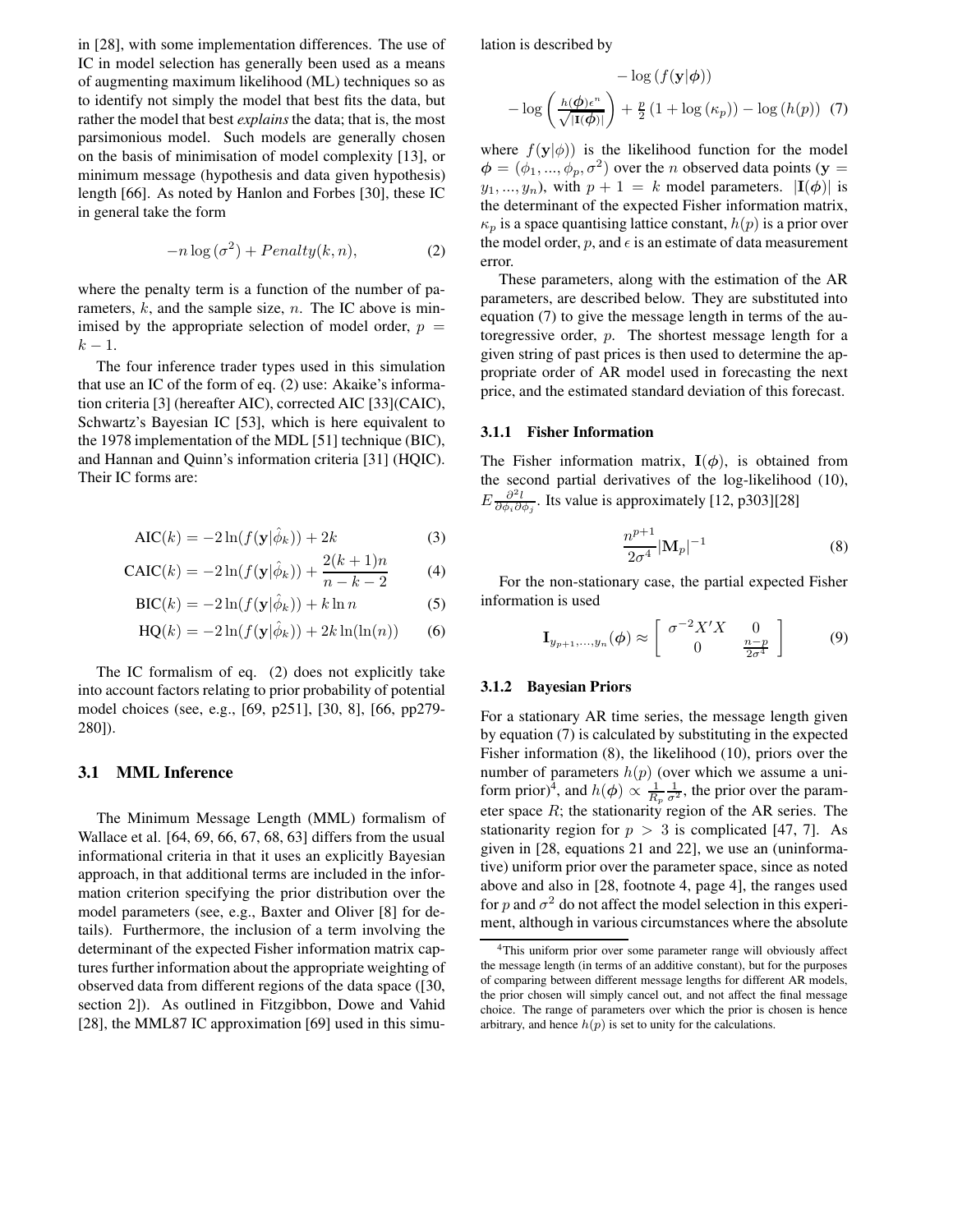message length is important it will be necessary to use an alternative, e.g., a Beta distribution [44]. The hypervolume of the parameter space is given by Piccolo [49] in terms of the following recursion:

$$
R_1 = 2 \t M_1 = 2
$$
  
\n
$$
R_p = (M_1 M_3 \times \cdots \times M_{p-1})^2 \text{ for } p \text{ even}
$$
  
\n
$$
M_{p+1} = \frac{p}{p+1} M_{p-1} \t R_{p+1} = R_p M_{p+1}
$$

#### **3.1.3 Lattice Constants**

As explained in [63, p178, subsection 3.3.4] (also [39, p15- 16]), in considering the set of possible intervals that the estimates of  $\phi$  can take within  $\phi$ , we regard this set as being representable by regular lattice structures, where each such possible set has the same geometry. The most efficient encoding of this structure, that is, the most efficient packing of the lattice of points within the space is called the *optimal quantizing lattice*, describable by the lattice packing constant,  $\kappa$ , which is given exactly here only for the first three dimensions, but is bounded above by  $\kappa$  <  $((p/2)!)^{2/p} (2/p)!/\pi$ , and from below by  $\kappa$  >  $((p/2)!)^{2/p}/((p+2)\pi)$ . Conway and Sloane [22, p61] give some of the best known quantizing lattices. The first eight are reproduced in table 1.

| p | $\kappa_p$                |
|---|---------------------------|
| 1 | $1/12$                    |
| 2 | $5/(36\sqrt{3})$          |
| 3 | $19/(192 \times 2^{1/3})$ |
| 4 | $0.076603$                |
| 5 | $0.075625$                |
| 6 | $0.074244$                |
| 7 | $0.073116$                |
| 8 | $0.071682$                |

**Table 1. Quantizing lattice constants,** κp**.**

### **3.2 Parameter Estimation**

Given an AR time series (eq. 1) de-trended to insure that the mean is zero ( $\mu = 0$ ) and assuming normality for the  $\epsilon$ 's, we can write the exact log-likelihood as ([12, p299])

$$
l(\boldsymbol{\phi}, \sigma_{\epsilon} | \mathbf{y}) = -\frac{n}{2} \ln(\sigma_{\epsilon}^2) + \frac{1}{2} \ln |\mathbf{M}_p| - \frac{S(\boldsymbol{\phi})}{2\sigma_{\epsilon}^2} \qquad (10)
$$

where

$$
S(\phi) = \mathbf{y}_p' \mathbf{M}_p \mathbf{y}_p + \sum_{t=p+1}^n (y_t - \phi_1 y_{t-1} - \dots - \phi_p y_{t-p})^2
$$
\n(11)

 $(M_n)^{-1} \sigma_{\epsilon}^2$  is the  $n \times n$  autocovariance matrix of the y's,

| $\gamma_0$     | $\gamma_1$     | $\gamma_{n-1}$ |
|----------------|----------------|----------------|
|                | $\gamma_0$     | $\gamma_{n-2}$ |
|                |                |                |
| $\gamma_{n-1}$ | $\gamma_{n-2}$ | $\gamma_0$     |

Since the maximum likelihood estimates of  $\phi$  obtained from  $\frac{\partial l}{\partial \phi_j}$  (j = 1, 2, ..., p) generally require analytic solutions which do not always converge [14], we use conditional least squares (OLS) estimates, which do. The likelihood of  $y_{p+1},..., y_n$  conditional upon the first p values of y is given by ([12, p297])

$$
p(y_{p+1}, ..., y_n | \mathbf{y}_p, \boldsymbol{\phi}, \sigma_{\epsilon}) = (2\pi\sigma_{\epsilon}^2)^{-(n-p)/2} \times \exp\left[-\frac{1}{2\sigma_{\epsilon}^2} \sum_{t=p+1}^n (y_t - \phi_1 y_{t-1} - \dots - \phi_p y_{t-p})^2\right]
$$
(12)

which, if the log is taken, and the partial derivative with respect to  $\sigma_{\epsilon}$  set to zero, yields the conditional least squares estimate for  $\sigma_{\epsilon}^2$ ,

$$
\hat{\sigma}_{\epsilon}^{2} = \frac{1}{n-p} \sum_{t=p+1}^{n} (y_{t} - \hat{\phi}_{1} y_{t-1} - \dots - \hat{\phi}_{p} y_{t-p})^{2} \quad (13)
$$

The minimisation of the sum in the above estimate yields the OLS estimates for  $\phi$ , ([12, p301])  $\hat{\phi} = D_p^{-1}d$ , where  $D_{ij} = \sum_{t=p+1}^{n} y_{t-i} y_{t-j}$  and  $d_i = \sum_{t=p+1}^{n} y_{t-i} y_{t}$ .

## **4 Results**

Figures 1 and 2 show average wealth levels for the different classes of traders across 10 simulations, where the results for each individual simulation are averages across each agent class over 150 trading rounds. Within each trading round there are between 3,600 and 8,200 individual potential trading opportunities for each of the 100 agents in each simulation.

In our first simulation inference agents attempt to model an AR time series from the prices generated by the noise traders and their interaction with them. As one might expect, with little or no signal to detect, the wealth levels of the inference traders don't show much variation; they manage to take most of the noise traders' wealth from them, but their own wealth, affected by the declining price of the stock they are trading, does not increase significantly after an initial, highly volatile trading period.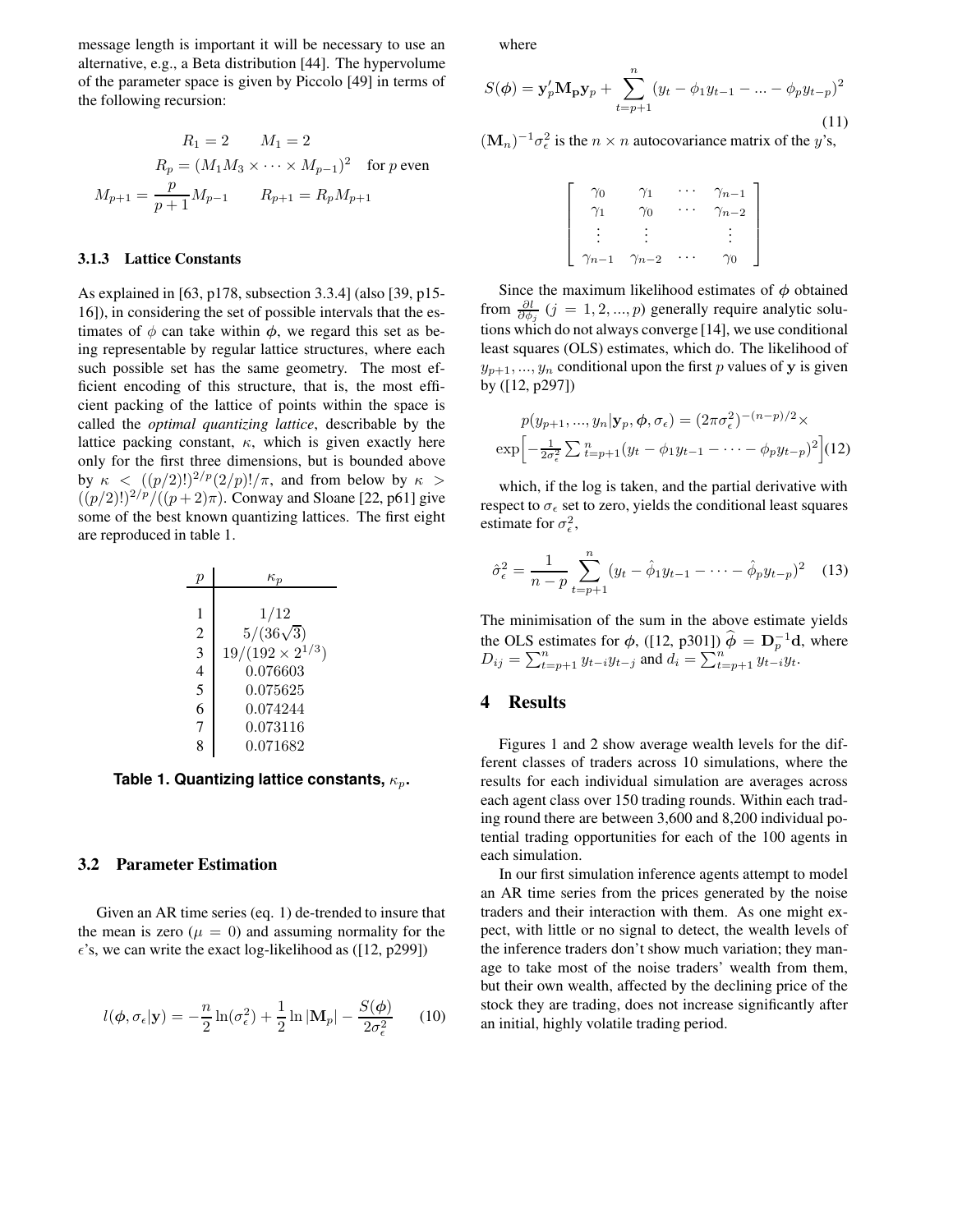

**Figure 1. Random noise traders and inference agents average wealth.**

Figure 1 shows the average wealth levels for the random (AVG\_randtrade) and inference agents (AVG\_all\_IC), for approximately 150 trading rounds, where wealth levels are averages across 10 simulations, each simulation therein averaging the results for each trader class. Random traders' wealth levels are on the left axis (log scale), and show a rapid decline as the inference agents capture their wealth. Average inference agents' wealth, shown on the right axis, fluctuates significantly in the first 40 rounds of trading, and begins to stabilise when most of the random traders' wealth has been captured. Smaller jumps in average inference trader wealth later in the trading rounds reflect the transfer of wealth into fewer and fewer inferential agents' control. The type of inference trader that captures most of the wealth appears to fluctuate randomly, and did not show any clear outperformer across many simulations.

In the second simulation with a noisy AR signal being generated, inference technique traders do significantly better than in the presence of only random traders. Each of the 10 individual simulations has a different randomly selected autoregressive model built in to the noisy AR signal traders within it.

As can be seen in figure 2, wealth levels for AR series modelling inference traders are higher, and more stable, for longer, than in the previous simulation. It is difficult to detect much difference between the performance of inference agents embodying non-MML techniques, which show slight variation based upon the sophistication of the information criteria (IC) they use, but in general the more sophisticated ICs outperform the simpler ones. Using the labels from section 2.3, we have outperformance of BIC (AVG BIC) over HQ (AVG HQ) over CAIC (AVG CAIC) over AIC (AVG AIC). As the trading rounds increase beyond 80, the MML inference traders split into two, with

those MML traders using a model assuming a stationary AR time series (AVG MMLs) falling off to drift towards the IC traders, whilst the MML inference technique that assumes non-stationarity (AVG MMLns) significantly outperforms. The collapse of wealth levels towards 200 trading rounds represents the almost complete transfer of wealth to the MML agents.

The third simulation regards only the inference traders' interactions with each other, in the absence of any noise traders. The inference traders act like Gaussian noise traders when they cannot detect a signal in the past price series. In this scenario the non-stationary MML inference trader significantly outperformed the other classes of traders. Figure 3 depicts the averages of the average wealth level of the inference agent class across 10 simulations each containing 100 traders over 200 trading rounds. Once again using the agent class labels from section 2.3, we have the MML non-stationary inference agent (AVGavg-MMLns) outperforming all other agent classes. The stationary MML agent (AVGavgMML) came next, capturing the second greatest amount of wealth. The sudden drop in the wealth level of the stationary MML agents near to the 170th round reflects this wealth level existing by this point in only one of the ten aggregated simulations, and this particular simulation halting, or taking too long to continue, at this point. The corrected AIC agent class (AVGavg-CAIC) also stood out, capturing the third greatest proportion of wealth before the single simulation remaining with this agent outperforming came to a halt. With this scenario halting, or taking too long to continue, only 4 of the original 10 simulations continued running. With the cessation of the stationary MML out-performance scenario, this dropped to three which completed 200 trading rounds. The only other agent class to show any potential in this scenario was the BIC (MDL) agent (AVGavgBIC), which briefly outperformed all but the non-stationary MML agent in early trading rounds  $(< 27)$ . From that point forward the BIC agent's declining wealth share was bounded above by the decline of the AIC agent class (AVGavgAIC), and from below by the worst performing agents, the HQ inference agents (AV-GavgHQ). It is interesting to note the underperformance of HQ agents in this scenario versus even the simple AIC traders. In seven out of ten of the underlying simulations, the MML non-stationary trader was the best performer at the cessation of execution. The other three to outperform were, as mentioned, CAIC, BIC, and stationary MML. The high rate of halting or time overrun in these simulations, which do not explicitly include noise traders, is due to the greater risk of liquidity loss; under-performing traders tend to go broke.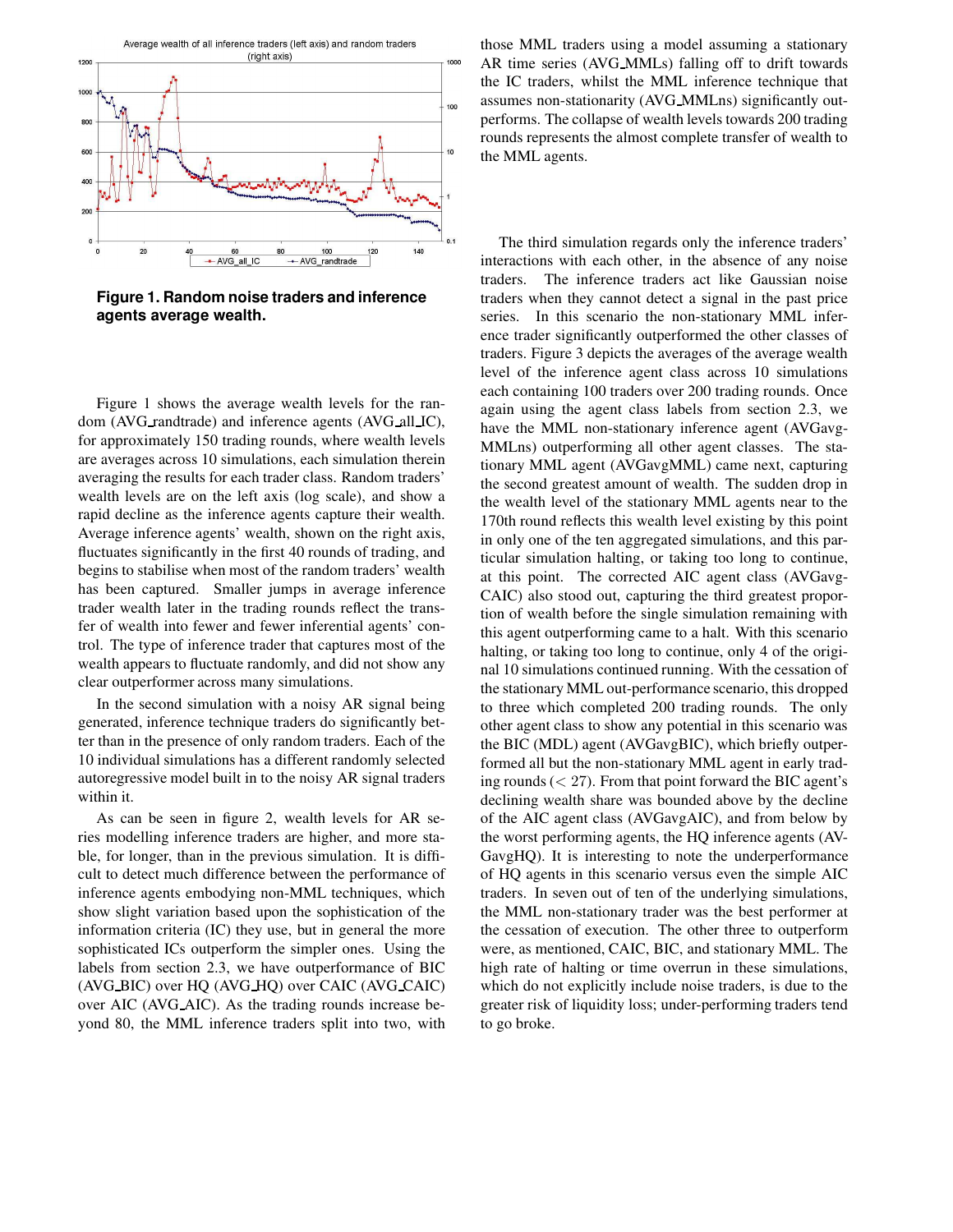

**Figure 2. AR noise traders and inference agent wealth levels by type.**

## **5 Conclusions**

We have demonstrated a simulated stock market in which trading agents embody a class of different AR time series inference techniques, and shown that in the presence of a noisy signal, MML-inference technique based agents significantly outperform other traders using different inference techniques. We have shown such performance advantages to be persistent as long as there exists a noisy signal to exploit, and that a level of outperformance exists amongst inferential agents even in the absence of an explicit noisy signal. Such types of agent-based hybrid inference technique models appear to be a reasonable technique to apply to real markets, and in future work we intend to combine inferential agents with genetic algorithm based search techniques in building superior simulations of empirical market characteristics, and to demonstrate the ability of such models to perform in real trading environments.

The performance of the MML-based inference techniques here is not surprising given the success of MML in earlier applications by Wallace et al. (e.g., [70, 62, 65, 25, 67, 61, 60]) and Dowe et al. (e.g., [48, 56, 57, 1, 28, 20, 21, 58] and references therein) and, we hope, provides further impetus to greater recognition of this methodology and its relevance to practical statistical inference.

In terms of market efficiency, we see here that an agent using a superior inference technique will consistently outperform a lesser one. Furthermore (recalling section 1, and as stated in [24]), since in most markets we can never prove that our inference technique is superior, we can neither in general establish that there does not exist some (as yet unused) trading technique that will outperform, nor in general that a market is efficient<sup>5  $6$ </sup>.

## **References**

- [1] Y. Agusta and D. L. Dowe. Unsupervised learning of correlated multivariate Gaussian mixture models using MML. In *Proceedings of the Australian Conference on Artificial Intelligence 2003, Lecture Notes in Artificial Intelligence (LNAI) 2903*, pages 477–489. Springer-Verlag, 2003.
- [2] H. Akaike. Information theory and an extension of the maximum likelihood principle. In B. Petrov and F. Csaki, editors, *Second International Symposium on Information Theory*, pages 267–281, Budapest, 1973. Akademiai Kaido.´ Reprinted in [37] on pp. 599-624.

<sup>5</sup>This technical report is an expansion of our recent (August 2005) work [19] to appear in November 2005

<sup>6</sup>This research was partially supported by Australian Research Council (ARC) Discovery Grant DP0343650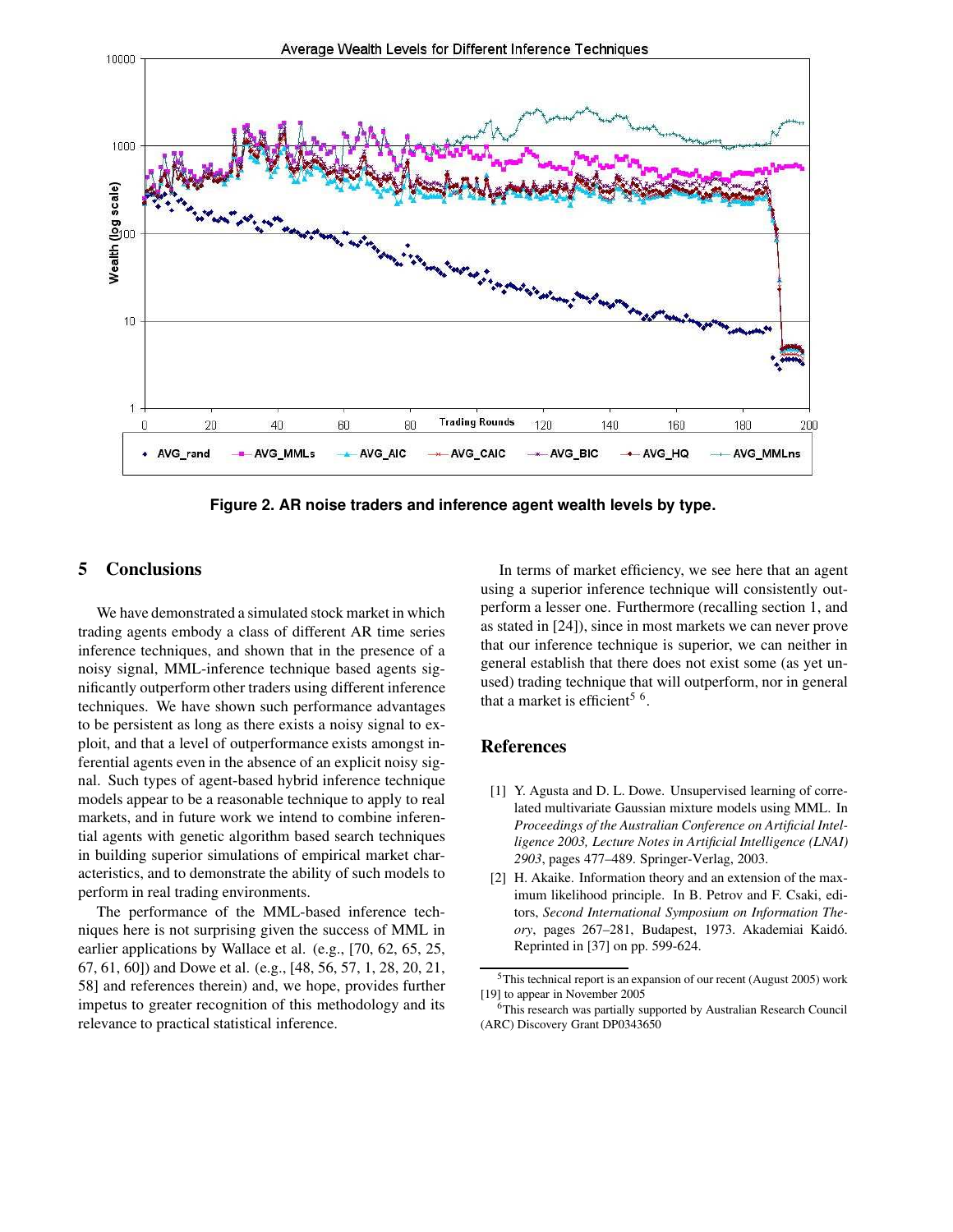

**Figure 3. Inference agent wealth levels by type, no noise traders**

- [3] H. Akaike. A new look at the statistical model identification. *IEEE Transactions On Automatic Control*, 19(6):716–723, December 1974.
- [4] W. Arthur, J. Holland, B. LeBaron, R. Palmer, and P. Tayler. Asset pricing under endogenous expectations in an artificial stock market. In W. Arthur, S. Durlauf, and D. Lane, editors, *The economy as an evolving complex system II*, pages 15– 44. Addison-Wesley, Reading, MA, 1997.
- [5] W. Bagehot. The only game in town. *Financial Analyst Journal*, 22(27):12–14, 1971. (W. Bagehot is a pseudonym for Jack Treynor).
- [6] N. Barberis and R. Thaler. A survey of behavioral finance. In G. Constantinides, M. Harris, and R. Stulz, editors, *Handbook of the Economics of Finance*, chapter 18. Elsevier Science, 2003. also NBER Working Paper 9222 (2002).
- [7] O. Barndorff-Neilsen and G. Schou. On the parametrization of autoregressive models by partial autocorrelations. *Journal of Multivariate Analysis*, 3:408–419, 1973.
- [8] R. A. Baxter and J. J. Oliver. MDL and MML: Similarities and differences. Tech. Report 207, Department of Computer Science, Monash University, 1994. Amended March 1995.
- [9] H. Beltran, J. Grammig, and A. J. Menkveld. Understanding limit order book depth: conditioning on trade informativeness. 2004 Latin American Meetings Series Paper 142, Econometric Society, August 2004. available at http://ideas.repec.org/p/ecm/latm04/142.html.
- [10] F. Black. Noise. *The Journal of Finance*, 41(3):529–543, July 1986.
- [11] L. Bortoli, A. Frino, E. Jarnecic, and D. Johnstone. Limit order book transparency, execution risk and market depth. Paper delivered in 2005 seminar series, 2004. Available online from http://www.uow.edu.au/commerce/econ/seminarseries.html.
- [12] G. Box, G. Jenkins, and G. Reinsel. *Time Series Analysis: Forecasting and Control*. Prentice-Hall, New Jersey, 1994. 3rd Edition.
- [13] H. Bozdogan. Model selection and Akaike's information criterion (AIC): The general theory and its analytical extensions. *Psychometrika*, 52(3):345–370, September 1987.
- [14] P. M. T. Broersen and S. de Waele. Empirical time series analysis and maximum likelihood estimation. In *Proceedings of the 2nd IEEE Benelux Signal Processing Symposium (SPS-2000), Hilvarenbeek, The Netherlands, March 23-24*, 2000.
- [15] G. J. Chaitin. On the length of programs for computing binary sequences. *Journal of the ACM*, 13:547–569, 1966.
- [16] S. Chen and C. Yeh. On the emergent properties of artificial stock markets: the efficient market hypothesis and the rational expectations hypothesis. *Journal of Economic Behavior and Organization*, 49:217–239, 2002.
- [17] C. Chiarella, M. Gallegati, R. Leombruni, and A. Palestrini. Asset price dynamics among heterogeneous interacting agents. *Computational Economics*, 22:213–223, 2003.
- [18] M. J. Collie. Stock returns distributions: The emergent behaviour of a multi-agent artificial stock market. In M. Mohammadian, editor, *International Con-*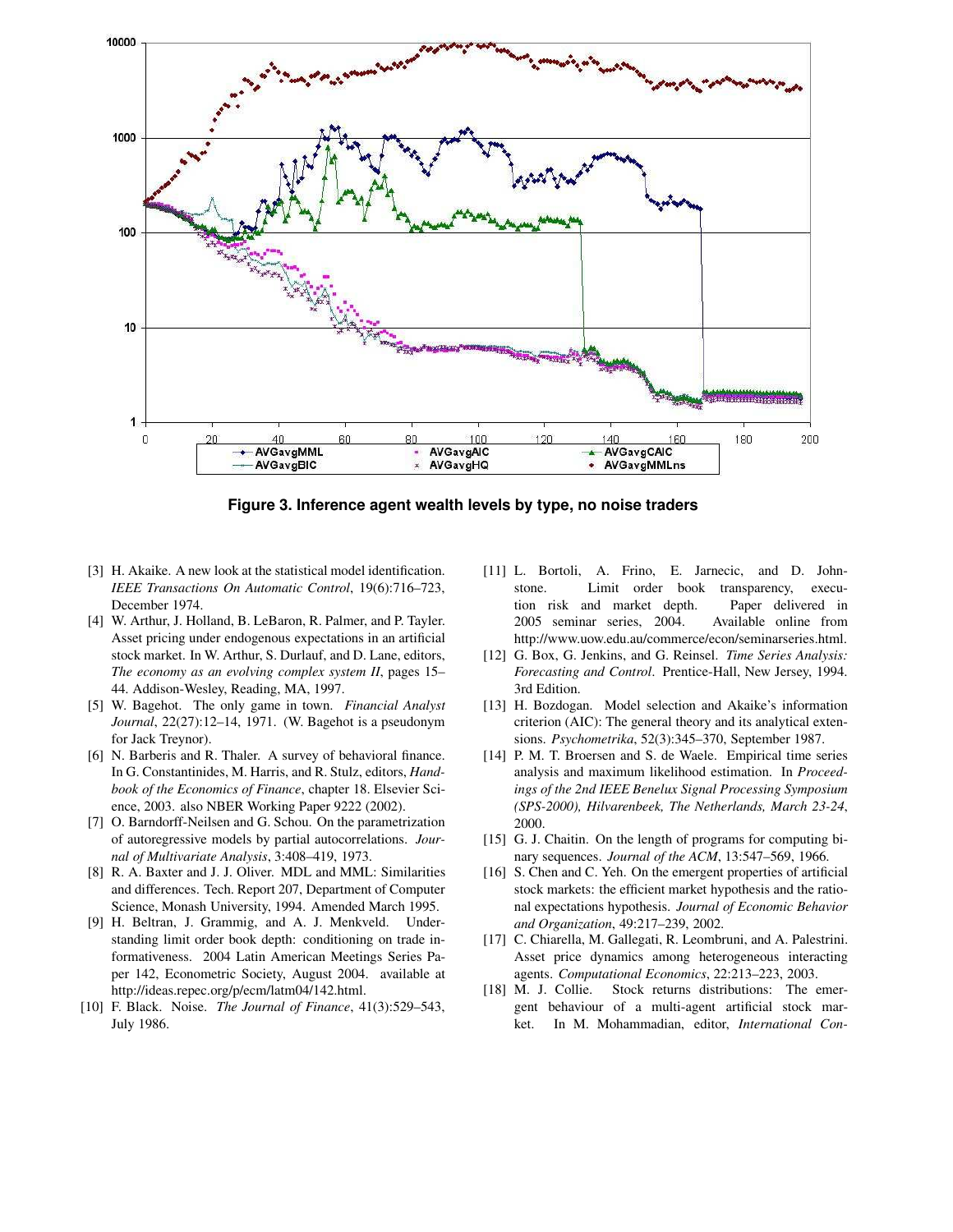*ference on Intelligent Agents, Web Technologies, and Internet Commerce (IAWTIC'03), Vienna, Austria*. University of Canberra, February 2003. Available online at http://www.csse.monash.edu.au/∼gjc/ Collie03stockreturndistribs.pdf.

- [19] M. J. Collie, D. L. Dowe, and L. J. Fitzgibbon. Stock market simulation and inference technique, 2005. Accepted for inclusion in proceedings of the 5th international conference on Hybrid Intelligent Systems (HIS'05), Rio de Janeiro, Brazil, November 6-9, 2005.
- [20] J. W. Comley and D. L. Dowe. General Bayesian networks and asymmetric languages. In *Proceedings of the Hawaii International Conference on Statistics and Related Fields, June 5-8, 2003*, 2003.
- [21] J. W. Comley and D. L. Dowe. *Minimum Message Length, MDL and Generalised Bayesian Networks with Asymmetric Languages*, chapter 11, pages 265–294. M.I.T. Press, 2005. [Camera ready copy submitted October 2003].
- [22] J. Conway and N. Sloane. *Sphere Packings, Lattices and Groups*. Springer-Verlag, New York, 2 edition, 1993.
- [23] D. L. Dowe. The contribution of variance to utility functions. In *Econometric Society Australasian Meeting (ESAM) Conference Proceedings*, volume 3, pages 1–6, July 1997.
- [24] D. L. Dowe and K. B. Korb. Conceptual difficulties with the efficient market hypothesis: Towards a naturalized economics. In D. L. Dowe, K. Korb, and J. Oliver, editors, *Proceedings: ISIS (Information, Statistics and Induction in Science)*, pages 212–223. World Scientific, 1996.
- [25] D. L. Dowe, J. J. Oliver, and C. S. Wallace. MML estimation of the paramters of the spherical Fisher distribution. In *Proceedings of the 7th International Workshop on Algorithmic Learning Theory (ALT'96), Lecture Notes in Artificial Intelligence (LNAI) 1160, Sydney, Australia, 23-25 October*, pages 213–227, 1996.
- [26] E. F. Fama. Efficient capital markets: II. *The Journal of Finance*, 46(5):1575–1617, December 1991.
- [27] J. D. Farmer and A. W. Lo. Frontiers of finance: Evolution and efficient markets. *Proceedings of the National Academy of Sciences, USA*, 96:9991–9992, August 1999.
- [28] L. J. Fitzgibbon, D. L. Dowe, and F. Vahid. Minimum message length autoregressive model order selection. In M. Palanswami, C. C. Sekhar, G. Venayagamoorthy, S. Mohan, and M. K. Ghantasala, editors, *International Conference on Intelligent Sensing and Information Processing (ICISIP)*, pages 439–444, Chennai, India, January 2004.
- [29] K. Gode and S. Sunder. Allocative efficiency of markets with zero intelligence traders: Markets as a partial substitute for individual rationality. *The Journal of Political Economy*, 101(1):119–137, 1993.
- [30] B. Hanlon and C. Forbes. Model selection for segmented time series from a Bayesian approach to information compression. Department of Econometrics and Business Statisics Working Paper 8, Monash University, 2002.
- [31] E. Hannan and B. Quinn. The determination of the order of an autoregression. *Journal of the Royal Society. Series B (Methodological)*, 41(2):190–195, 1979.
- [32] J. Holland and J. Miller. Artificial adaptive agents in economic theory. *American Economic Review: Papers and Proceedings*, 81(2):365–370, 1991.
- [33] C. Hurvich and C. Tsai. Regression and time series model selection in small samples. *Biometrika*, 76(2):297–307, June 1989.
- [34] G. Iori. A microsimulation of traders activity in the stock market: the role of heterogeneity, agents' interactions and trade frictions. *Journal of Economic Behavior and Organization*, 49:269–285, 2002.
- [35] M. Jensen. Some anomalous evidence regarding market efficiency. *Journal of Financial Economics*, 6:95–102, 1978.
- [36] A. N. Kolmogorov. Three approaches to the quantitative definition of information. *Problems of Information Transmission*, 1(1):1–7, 1965.
- [37] S. Kotz and N. Johnson, editors. *Breakthroughs in Statistics, Volume 1*. Springer-Verlag, New York, 1992.
- [38] A. Kyle. Continuous auctions and insider trading. *Econometrica*, 53(6):1315–1336, November 1985.
- [39] A. D. Lanterman. Schwarz, Wallace, and Rissanen: Intertwining themes in theories of model order estimation. *International Statistical Review*, 69(2):185–212, 2001.
- [40] B. LeBaron. Building markets with artificial agents: Desired goals, and present techniques. In G. Karakoulas, editor, *Computational Markets*. MIT Press, 1999.
- [41] B. LeBaron. A builder's guide to agent-based financial markets. *Quantitative Finance*, 1:254–261, 2001.
- [42] T. Lux and M. Marchesi. Scaling and criticality in a stochastic multi-agent model of a financial market. *Nature*, 397:498–500, February 1999.
- [43] B. G. Malkiel. *A Random Walk Down Wall Street*. W.W. Norton and Co., New York, first edition, 1973.
- [44] J. M. Marriott and P. Newbold. Bayesian comparison of ARIMA and stationary ARMA models. *International Statistical Review*, 66(3):323–336, December 1998.
- [45] M. Matsumoto and T. Nishimura. Mersenne twister: A 623-dimensionally equidistributed uniform pseudo-random number generator. *ACM Transactions on Modelling and Computer Simulation*, 8(1):3–30, January 1998.
- [46] S. Mayhew. The impact of derivatives on cash markets: What have we learned? Working paper, Department of Banking and Finance, Terry College of Business, University of Georgia, 2000. available online at www.terry.uga.edu/finance/people/facultyprofiles/mayhew/.
- [47] J. F. Monahan. A note on enforcing stationarity in autoregressive-moving average models. *Biometrika*, 71(2):403–404, August 1984.
- [48] S.L. Needham and D.L. Dowe. Message length as an effective Ockham's razor in decision tree induction. In *Proceedings of the 8th International Workshop on Artificial Intelligence and Statistics (AI+STATS 2001), Key West, Florida, U.S.A., January 2001*, pages 253–260, 2001.
- [49] D. Piccolo. The size of the stationarity and invertibility region of an autoregressive-moving average process. *Journal of Time Series Analysis*, 3(4):245–247, 1982.
- [50] M. Raberto, S. Cincotti, S. Focardi, and M. Marchesi. Agent-based simulation of a financial market. *Physica A*, 299:319–327, 2001.
- [51] J. Rissanen. Modeling by shortest data description. *Automatica*, 14:465–471, 1978.
- [52] J. Rissanen. Hypothesis selection and testing by the MDL principle. *The Computer Journal*, 42(4):260–269, 1999.